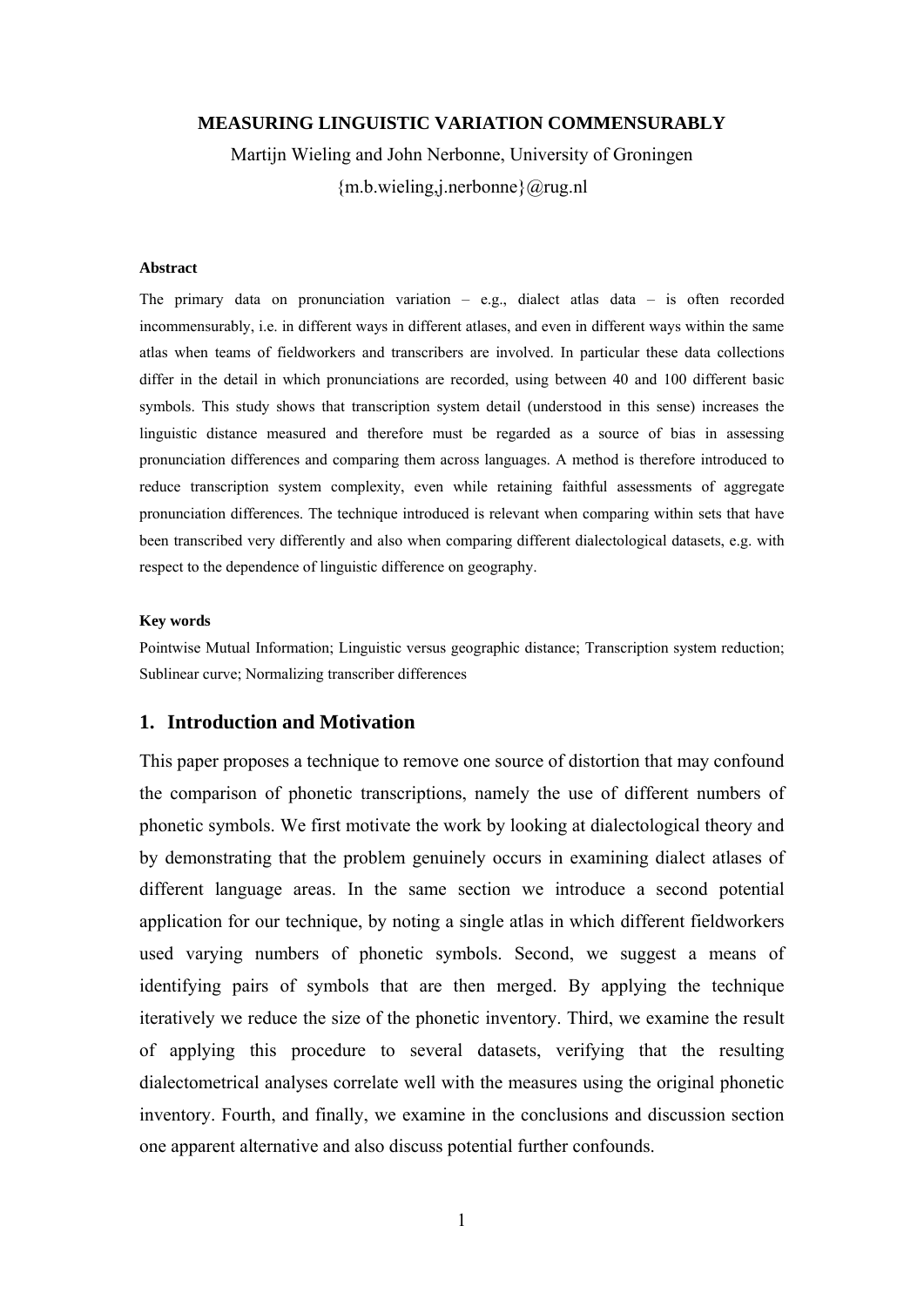This paper is a contribution to a special issue on perception, production and attitudes concerning language variation, and its specific contribution to this topic is a means of comparing perceptions of variation (transcripts) even when they have been compiled on the basis of different segmental inventories (transcription alphabets).

Our primary motivation for attempting to remove a confound due to phonetic inventory size is theoretical, namely the ambition to examine the influence of geography on linguistic variation in different language areas, and in fact to quantify that influence in commensurable fashion. In this point, we should like to go beyond the consensus view *that* geography influences linguistic variation to a measurement of the strength of that relation and to models of the form it takes. Trudgill (1974) suggested one such form, namely a "gravity model" in which the tendency of varieties to share features decreases as an inverse square of their distance to one another and increases as a product of the population size speaking them. Several subsequent qualitative studies provide indications that the population size parameter of the model was sensible, and many others argued that further parameters were needed. Nerbonne and Heeringa (2007) review the literature on the gravity hypothesis in linguistics, and go on to develop a quantitative assessment of the gravity model, showing a sublinear curve mapping geographical distance to aggregate pronunciation distance in the Dutch Low Saxon dialect area, and incidentally finding little effect of population size. They note as well that Séguy (1971), in the first paper using dialectometrical techniques, examined the relation between lexical distance and geography, and likewise observed a sublinear relation. Nerbonne (2010) demonstrates that the sublinear curve of aggregate pronunciation distance is found not only for Dutch, but also for German, Norwegian, (Gabon) Bantu, Bulgarian, and American English (see Figure 1). This line of work suggests that linguistic variation is linked in a law-like fashion to geography, but we will need commensurable measures of linguistic distance if the model is to be formulated and tested more exactly.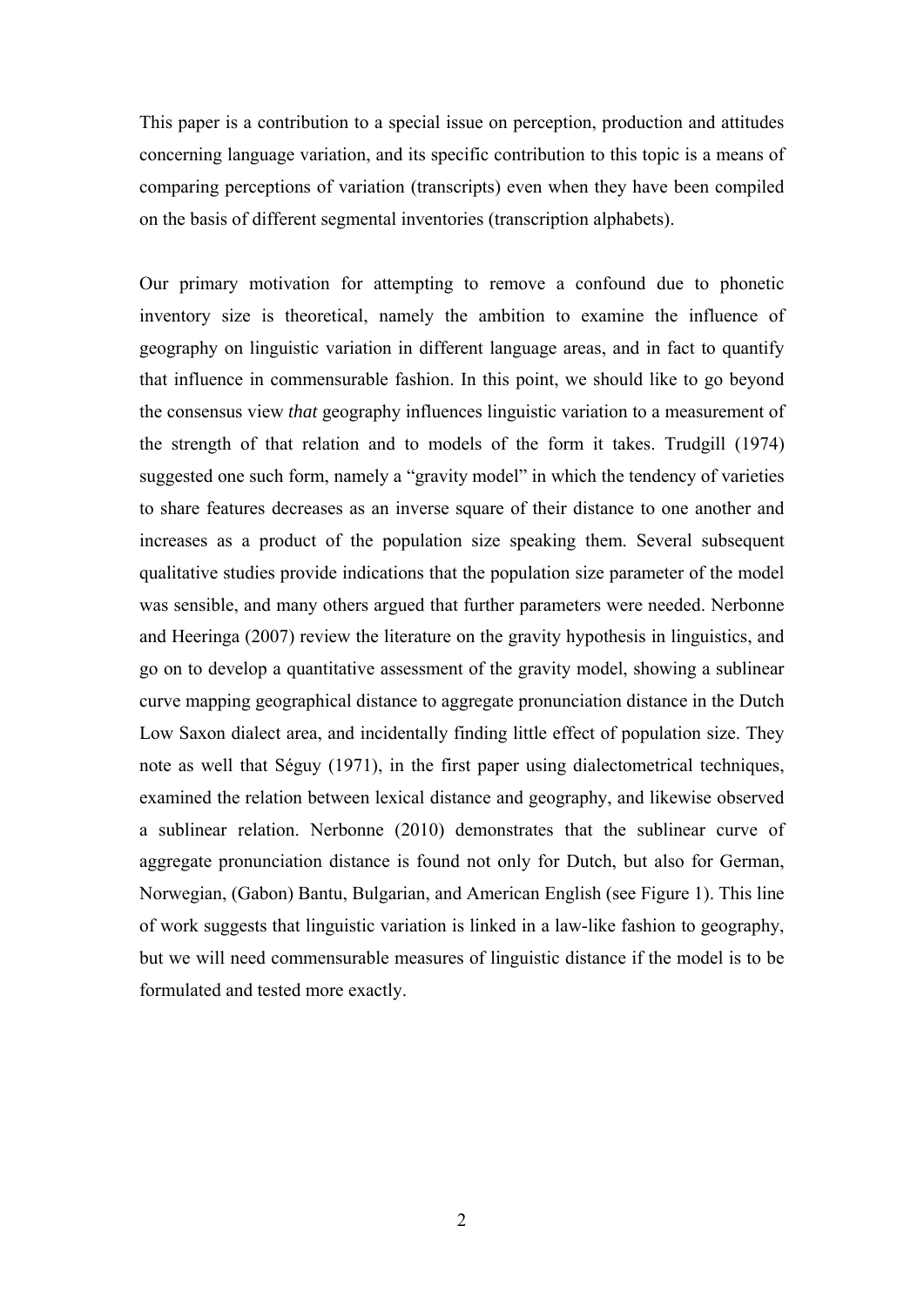

Figure 1. Aggregate pronunciation distance increases as a sublinear function of geography (taken from Nerbonne, 2010). The *x*-axes show the geographic distance in kilometers "as the crow flies" and the *y*axes show *non-comparable* linguistic distance on the basis of pronunciation data. In each case the logarithmic curve was drawn. The *y*-axes in the different graphs are incommensurable because they come from different procedures, but, as the text argues, also because they are based on differently sized transcription systems. Note that the Norwegian scatter plot is based on 15 varieties and not on the 55 varieties used in this paper.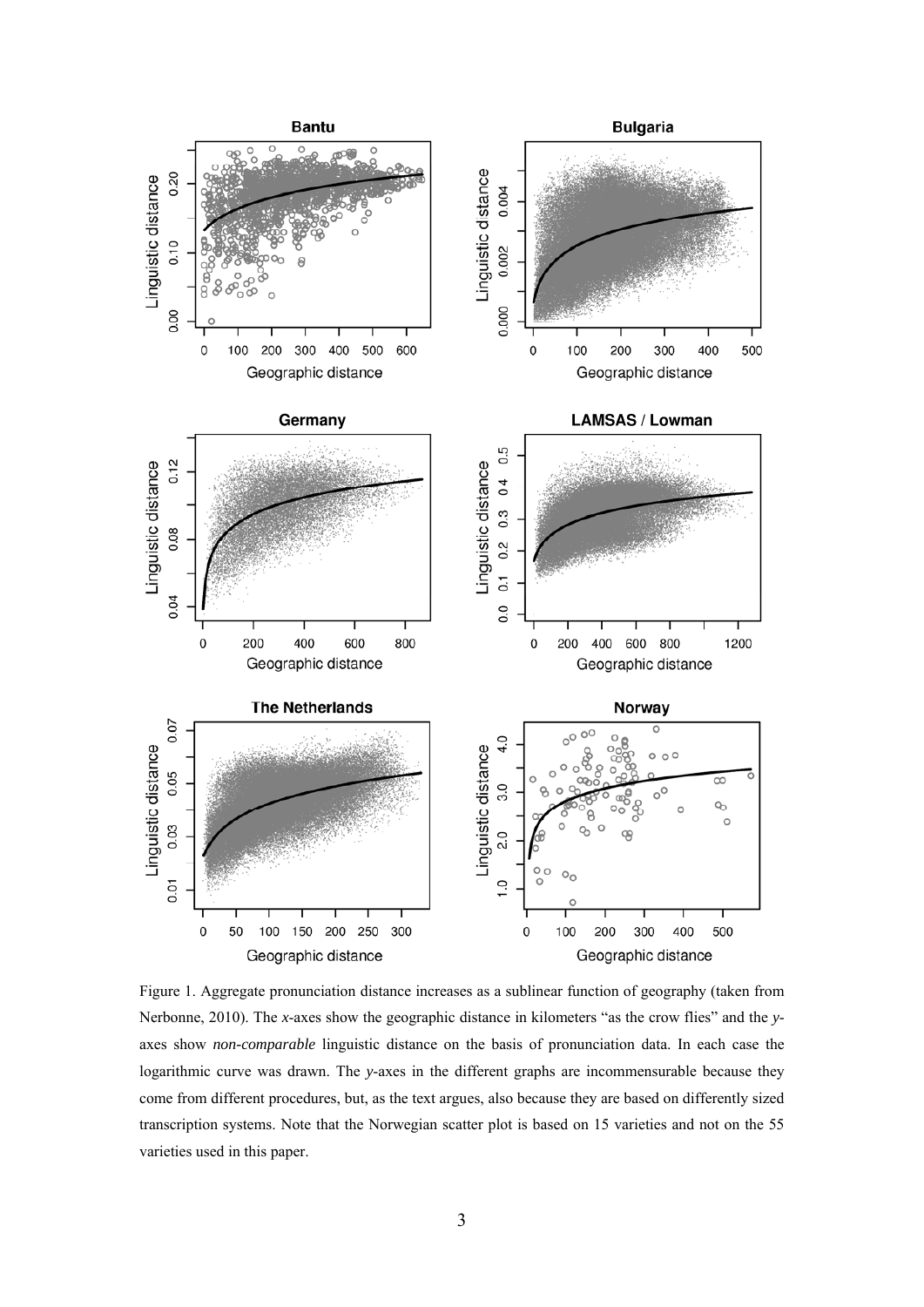This paper aims to provide one prerequisite for a more exact formulation of the reliance of linguistic variation on geography. We would like to predict not only the general abstract form of the relation, but also its more specific parameters. Nerbonne (2010) conjectures that the dependence is logarithmic in the aggregate because the dynamic of diffusion is linear in its effect on individual linguistic features. But the logarithmic function that might describe this relation,  $\lim g(x) = m \log(\frac{geo(x)}{x}) + b$  has two parameters, *m,* the slope of the logarithmic curve, and *b*, the *y*-intercept. While *b* is presumably the degree of sub-dialectal variation, the slope *m* is a separate population parameter about which we would like to develop more exact hypotheses. Different populations may differ in the degree to which linguistic variation depends on geography, depending on the population density, the mobility of the population, the strictness of its social stratification, the length of time for which language standardizations of some sort exist, the length of time since the population became demographically (or politically) stable, or perhaps on other factors. To move beyond speculation about these factors, we need commensurable measurements across data sets from different languages.

Another motivation to improve commensurability in phonetic transcription is the problem of "field worker isoglosses" (Trudgill, 1982:241ff), the situation in which the analysis of a data collection reveals systematic differences which appear due to the field workers' preferences – or, worse, their errors. While many such cases are irreparable, perhaps even undetectable, one common sort of problem may be addressed, namely one in which phonetic transcription systems differ in the size of the phonetic inventory, or, put differently, the number of distinctions they express. In fact, the large-scale *Goeman-Taeldeman-van-Reenen-Project* (Goeman and Taeldeman, 1996) suffered precisely from this problem, as the dialectal pronunciations in the Netherlands were transcribed in more detail (using 82 sound segments) than the pronunciations in Flanders (using a subset of only 56 segments) and were therefore analyzed separately (Wieling et al., 2007). By applying the reduction method to this dataset, a single analysis of all data is possible.

In the following, we show that the measure of linguistic distance depends on the size of the segment inventory with which the pronunciation data is transcribed. Some data sets distinguish one hundred phonetic segments, others only forty. Given the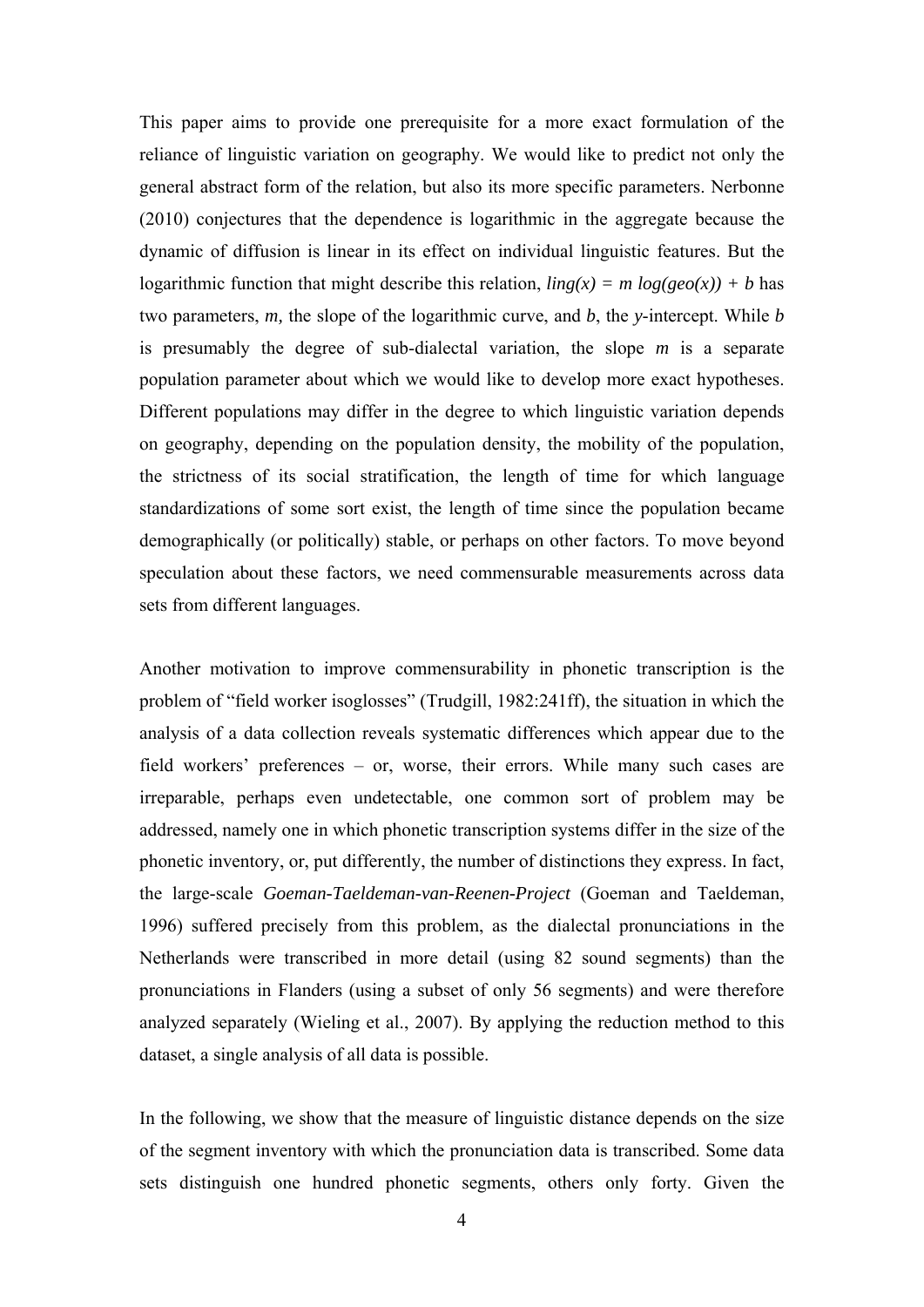demonstration that the size of the segment inventory can be influential, the main contribution of the paper is the development of a technique to reduce phonetic inventory size in a way that results in measures that still correlate highly with the original measures. We then report on the success of this technique, which we believe allows us to compare pronunciation distances between different languages validly.

# **2. Material**

To illustrate the effectiveness of our reduction method with respect to investigating the influence of geography on linguistic variation language, we largely use the same linguistic material as used and discussed by Nerbonne (2010). The Bantu data set consists of phonetic transcriptions of 160 words in 53 locations which were collected in Gabon by researchers from the *Dynamique du Langue* lab (http://www.ddl.ishlyon.cnrs.fr). The data set is described in detail and analyzed by Alewijnse et al. (2007). The Bulgarian data set contains phonetic transcriptions of 156 words in 197 locations and is part of the project *Buldialect* – measuring linguistic unity and diversity in Europe (http://www.sfs.uni-tuebingen.de/dialectometry). Houtzagers et al. (2010) offer a detailed overview and analysis of the data set. The German data set contains phonetic transcriptions of 186 words in 201 locations from the *Kleiner Deutscher Lautatlas – Phonetik* (http://www.uni-marburg.de/fb09/dsa). The data set is analyzed and discussed in detail by Nerbonne and Siedle (2005). The Dutch data set contains phonetic transcriptions of 562 words in 424 locations in the Netherlands. Wieling et al. (2007) selected the words from the *Goeman-Taeldeman-Van Reenen-Project* and also give a detailed overview and analysis of the data set. Our Norwegian data set differs from Nerbonne (2010) since we use all 55 locations as described by Heeringa (2004; Chapter 8), instead of the 15 locations used by Nerbonne (2010) and shown in Figure 1. The Norwegian data set contains phonetic transcriptions of 58 words of the fable "The North Wind and the Sun" (http://www.ling.hf.ntnu.no/nos) and is analyzed and explained in detail by Heeringa (2004; Chapter 8). In all data sets we mostly ignore diacritics and suprasegmentals and focus on the vowels and consonants in the pronunciations. As the transcription system in the American-English LAMSAS data set (included by Nerbonne, 2010) was highly complex and did not allow for straightforward removal of the diacritics, we did not include this data set in the current study. Hence, the results will be based on five dialect data sets: Bantu, Bulgarian, German, Dutch and Norwegian.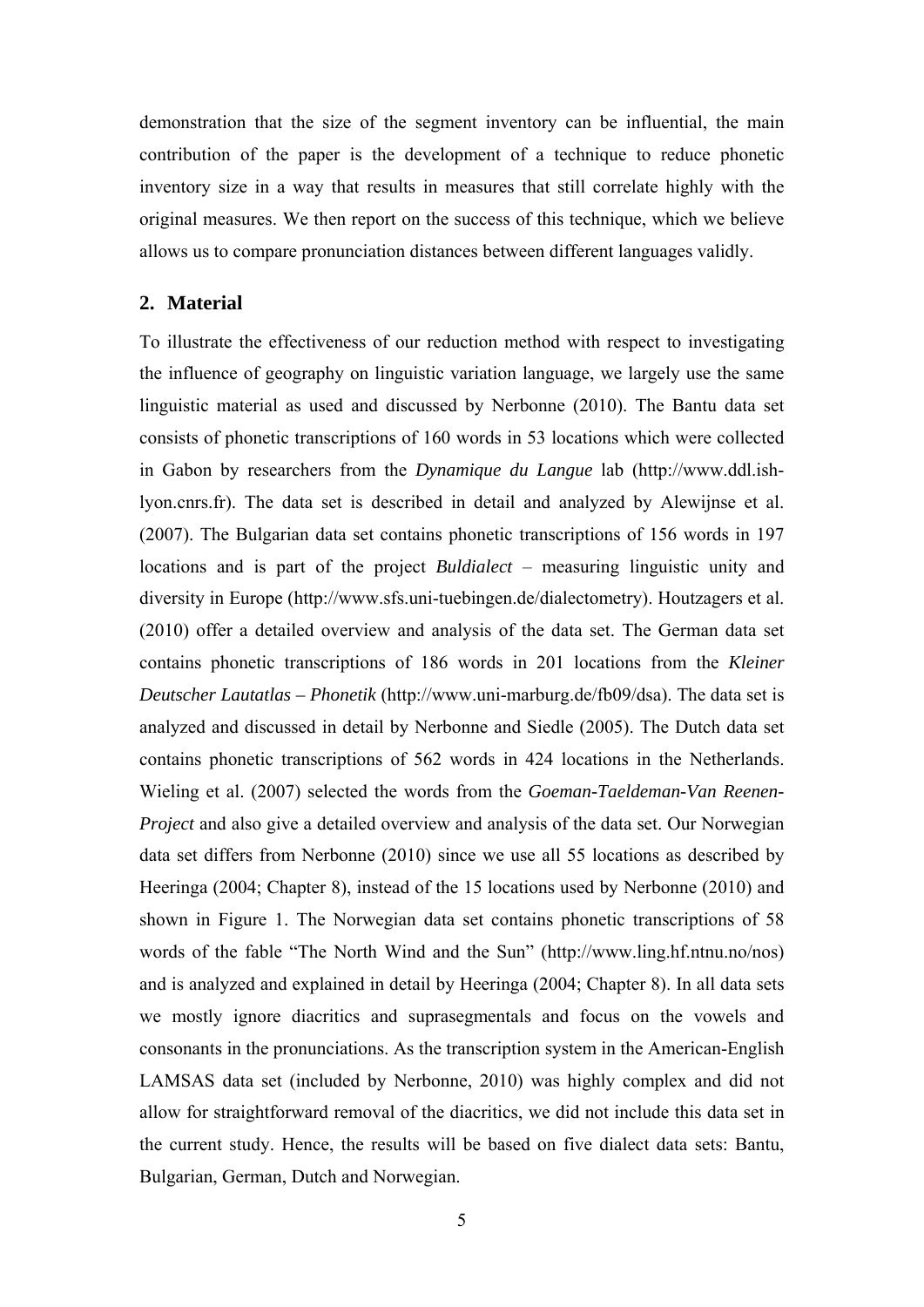To illustrate our reduction method with respect to the "field worker isoglosses", we use the same Dutch dataset as explained above, however now also including the 189 locations in Flanders (Wieling et al., 2007).

# **3. Methods**

In the following we will show how we calculate and calibrate the linguistic distances to make them more comparable across different data sets.

### *3.1. Calculating linguistic distances*

The linguistic distance between two locations is based on calculating the Levenshtein distance (Levenshtein, 1965) which measures the minimum number of insertions, deletions and substitutions to transform one string into the other. The following example shows that the Levenshtein distance of [bindan] and [beinda], two Dutch dialectal pronunciations of *binden*, 'to bind', is 3.

| hīndən  | insert $\varepsilon$ |   |
|---------|----------------------|---|
| hemdən  | subst. $i/\tau$      | ı |
| heindən | delete n             |   |
| heində  |                      |   |
|         |                      |   |

This calculation corresponds with the following alignment:

|  | $1 \quad 1$         |  |  |
|--|---------------------|--|--|
|  | $b \epsilon$ in d a |  |  |
|  | Ind an              |  |  |

The total linguistic distance of two locations is calculated by averaging the Levenshtein distance of all string pairs (i.e. pronunciations) available. Note that in general we enforce a syllabicity constraint to make sure vowels only align with vowels and consonants only with consonants. Nerbonne and Heeringa (2009) review work on measuring language variety differences using *inter alia* the Levenshtein distance.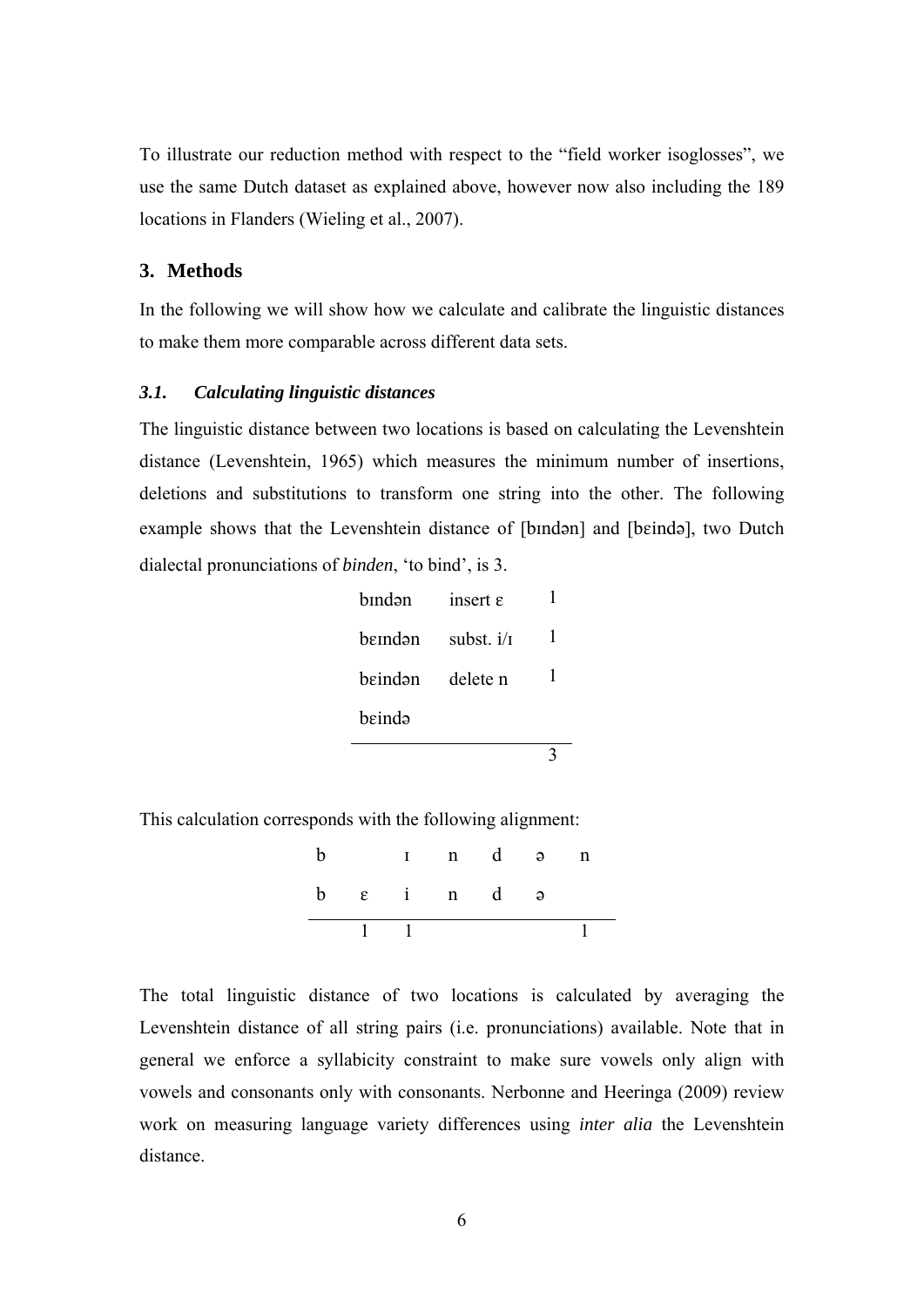### *3.2. Calibrating linguistic distances*

Dialect data sets commonly differ in the number of segments (i.e. each is representative of an individual sound) which are used to transcribe the pronunciations. The size of the segment inventory, or segment set, will certainly influence the linguistic distances. To see this, consider the example calculation above. Besides the original segment set which includes  $\frac{1}{4}$  and  $\frac{1}{4}$  assume there is a second segment set which does not distinguish these two sounds. It is obvious that the distance of the alignment above using the second set is reduced with respect to the distance assigned by the original set. In general, using fewer segments reduces the distinctions and will lower the linguistic distance. However, it is unclear how large the effect is, and if the effect is similar for every pair of places, regardless of their distance. To investigate the specific effect of the size of the segment inventory on distance measurements, we merge the segments of the inventory to obtain a smaller number of segments using two different transformation methods, one simple and one more sophisticated.

### 3.2.1. Simple transformation

The first transformation is extremely simple and consists of reducing each segment set to only two segments, one vowel and one consonant. All vowels reduce to a single vowel and all consonants reduce to a single consonant.

### 3.2.2. Advanced transformation

The second transformation is more sophisticated and aims to retain as much information as possible from the original dialect distances by reducing the number of segmental distinctions in each data set, but no further than necessary. Intuitively, we reduce the segmental inventory iteratively, mimicking the work a field worker might do if she were told that the segmental inventory she had used was one element too large. Then she would need to consider which distinction is least important among all the distinction made in the data set. As the data set with the minimum number of distinctions is the Bantu data set, we reduce all other segment sets to its number of segments (i.e. 42). We could have attempted this manually, but as defining the most similar sounds is highly subjective, we developed an automatic method based on the Pointwise Mutual Information (PMI) procedure introduced to dialectometry by Wieling et al (2009) to identify the most similar sounds. PMI is a similarity measure for categorical data inspired by information theory (Church and Hanks, 1990). The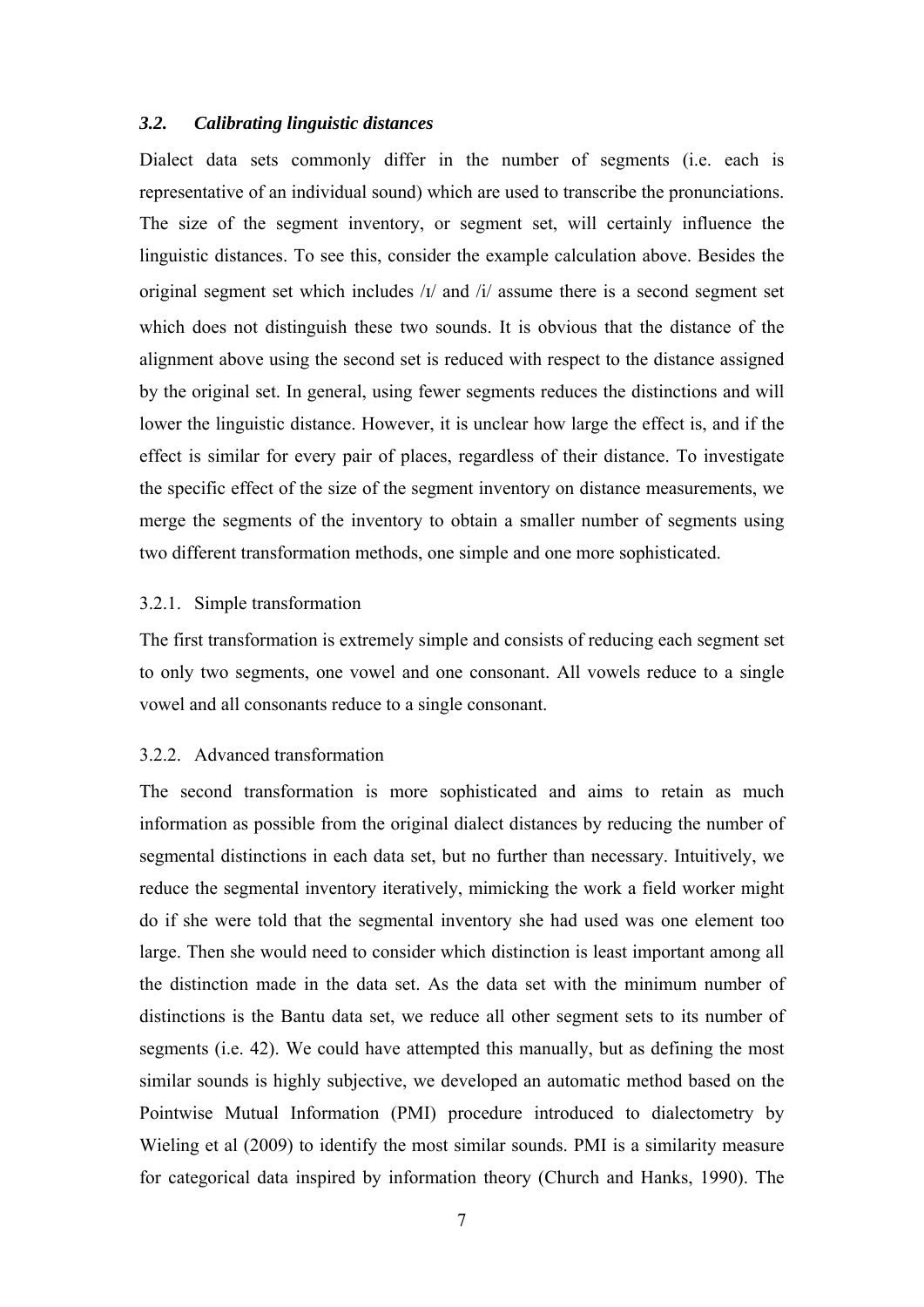Pointwise Mutual Information procedure determines the distance between every segment pair by assessing the relative frequency of every segment pair and comparing this to the relative frequency of the individual segments (i.e. the expected frequency of the segment pair if they are statistically independent). The method consists of the following steps (applied to each dataset having more than the minimum number of segments, in our case 42):

- 1. The Levenshtein algorithm with syllabicity constraint (see Section 3.1) is used to obtain the initial alignments;
- 2. For every sound segment pair, we calculate the PMI score:

$$
PMI(x,y) = log_2(p(x,y) / p(x)p(y))
$$

Where:

- $p(x,y)$ : the number of times x and y occur at the same position in two aligned strings *X* and *Y*, divided by the total number of aligned segments (i.e. the relative occurrence of the aligned segments  $x$  and  $y$  in the whole dataset). Either *x* or *y* can be a gap, representing an insertion or a deletion.
- $p(x)$  and  $p(y)$ : the number of times x (or y) occurs, divided by the total number of segment occurrences (i.e. the relative occurrence of *x* or *y* in the whole dataset). Dividing by  $p(x)p(y)$  normalizes the empirical frequency,  $p(x,y)$ , with respect to the frequency expected if *x* and *y* are statistically independent.

The greater the PMI score, the more segments tend to co-occur in correspondences. Negative values indicate that segments do not tend to co-occur in correspondences, while positive PMI values indicate the opposite.

In contrast to Wieling et al. (2009), we ignore identical sound segment pairs in calculating the PMI score, since this improved the quality of the alignments (evaluated against the same gold standard as used by Wieling et al., 2009). Intuitively this also makes sense, since we are only interested in the distances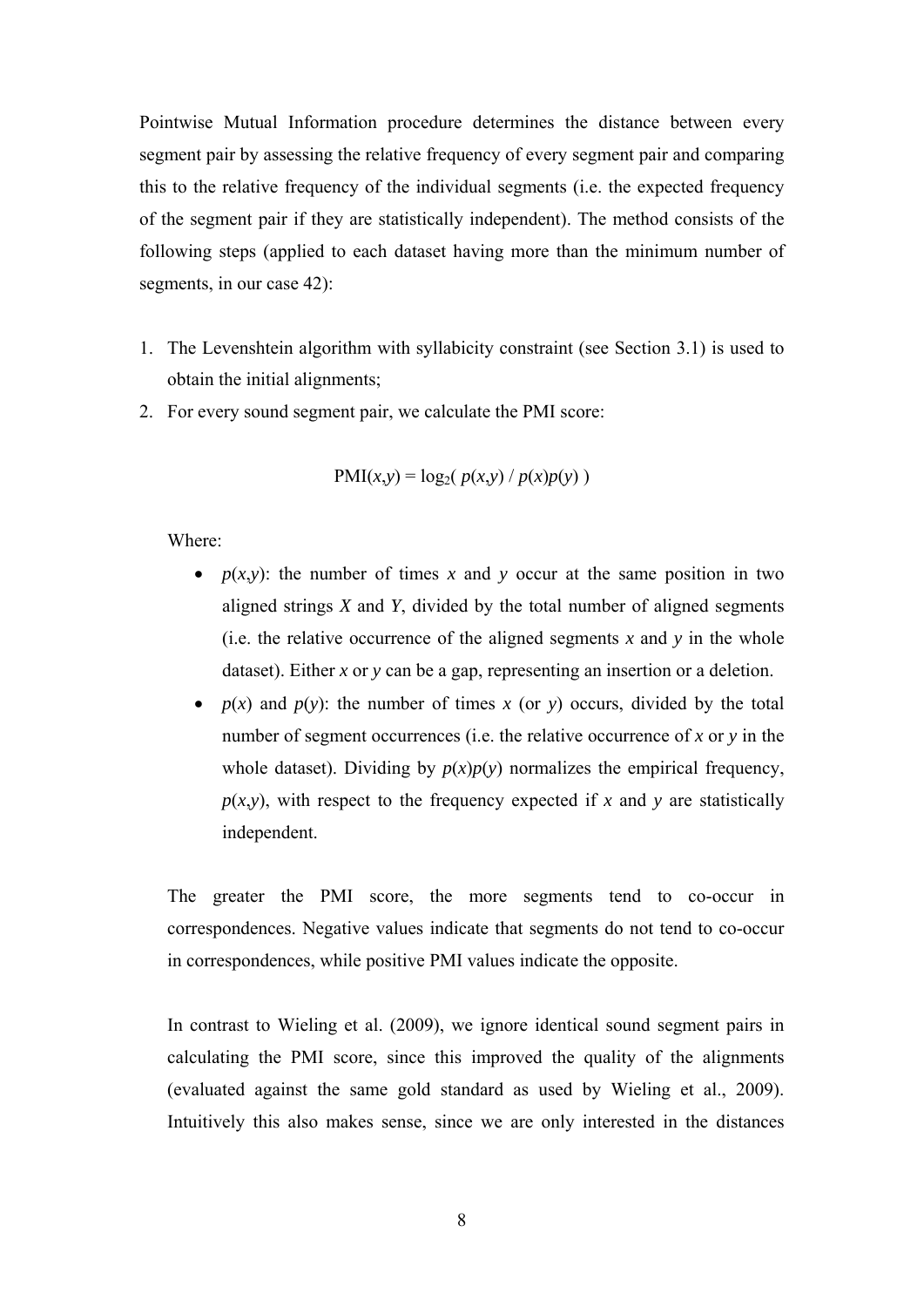(based on the PMI scores) of non-identical sound segment pairs relative to each other as the distance of identical sound segment pairs is always set to 0.

In order to assign a PMI score to a segment pair which does not occur (i.e.  $p(x, y)$ ) equals 0), we add a very small value to  $p(x, y)$ ,  $p(x)$  and  $p(y)$ . This yields a very low PMI score for these segments, since the denominator is relatively high compared to the numerator. In addition, the effect on the PMI scores of segment pairs which do occur is negligible, since the original denominator and numerator values are relatively high compared to the small increase;

- 3. We convert the PMI score to a distance by subtracting it from 0 and scaling these values between a value slightly larger than 0 (only identical segments have a distance of 0) and 1. Consequently, a high PMI score yields a low distance and vice versa;
- 4. The Levenshtein algorithm based on the new segment distances is used to generate the new alignments. Thus instead of using a distance of 1 for an unequal segment pair (as used in the example alignment in Section 3.1), we use the calculated segment distance;
- 5. Steps 2, 3 and 4 are repeated until the segment distances (and therefore the alignments) remain constant.

After having determined the final segment pair distances, we identify the segment pair having the lowest distance and merge these two sounds (note that a gap is never merged with a sound). As long as the data set contains more sound segments than the desired number of segments (in our case 42), we run the Pointwise Mutual Information procedure anew on the simplified data set, to determine the next segment pair to be merged (i.e. the pair having the lowest distance). Note that since two merged segments are considered as a new individual segment, it is possible that this segment is involved in subsequent mergers, effectively merging more than two segments together.

As an example, consider the following. We have two Dutch dialects, where in each dialect two words are pronounced. The Dutch word *binden* (to bind) is pronounced as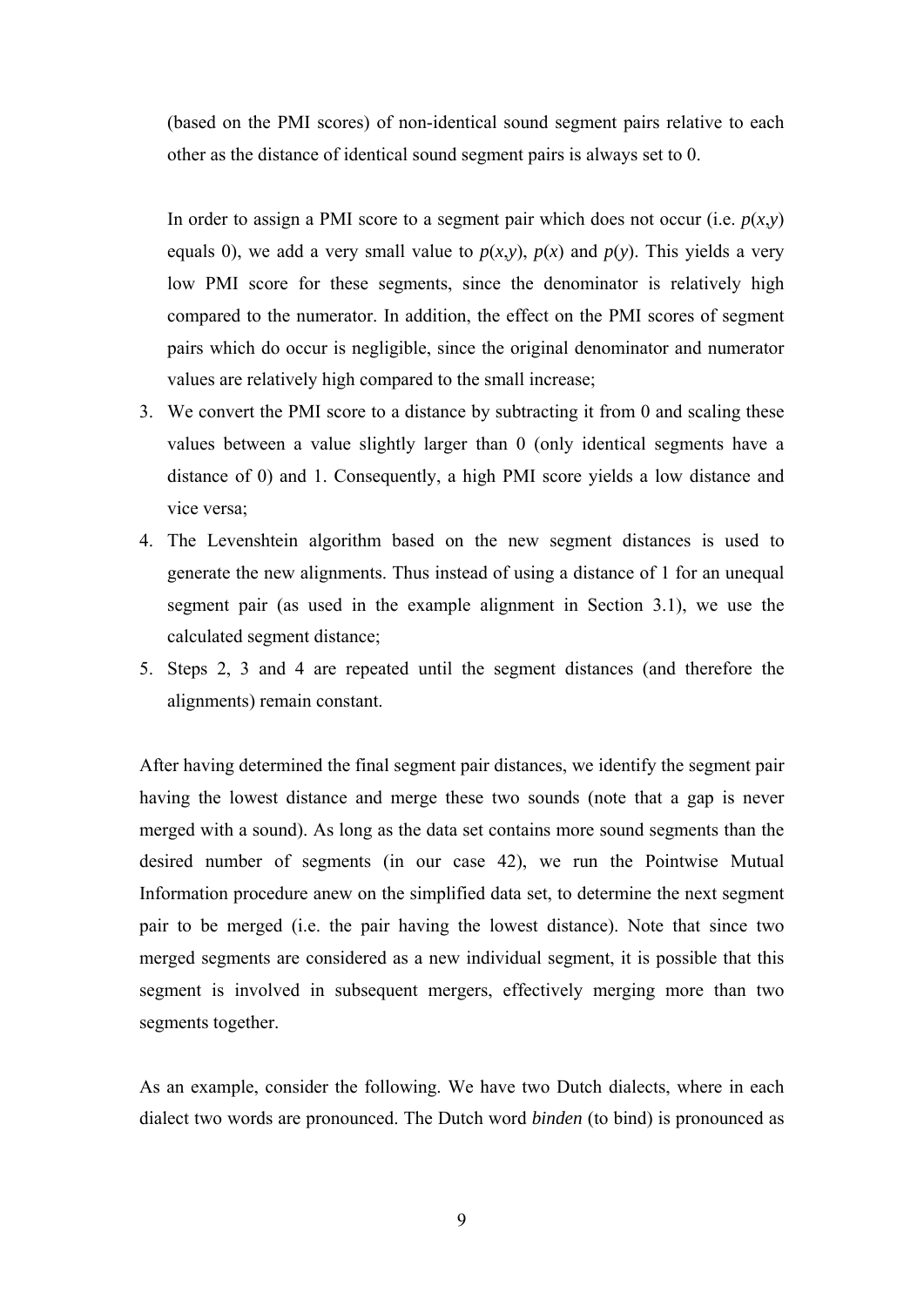[bindən] in dialect *A* and [beində] in dialect *B*. The Dutch word *heet* (hot) is pronounced as [hert] in dialect *A* and [heit] in dialect *B*.

Initially the alignments are based on the Levenshtein algorithm with the syllabicity constraint. Because of this, [bindən] and [beində] align in two ways (both having a distance of 3):

| $\mathbf b$ |   |                          | I n d a                             |   |          | $\mathbf n$ |  |
|-------------|---|--------------------------|-------------------------------------|---|----------|-------------|--|
| b           |   |                          | $\varepsilon$ in d                  |   | $\Theta$ |             |  |
|             | 1 | $\overline{\phantom{0}}$ |                                     |   |          |             |  |
|             |   |                          |                                     |   |          |             |  |
|             |   |                          | $b \quad n \quad d \quad a \quad n$ |   |          |             |  |
| $\mathbf b$ |   |                          | $\varepsilon$ in                    | d | $\Theta$ |             |  |
|             | 1 | $\mathbf{1}$             |                                     |   |          |             |  |

The words [hett] and [heit] align in only one way (having a distance of 1):

| $\boldsymbol{\mathrm{h}}$ | e |   | t |
|---------------------------|---|---|---|
| $\boldsymbol{\mathrm{h}}$ | e | Т | t |

After the initial alignments are generated, the first run of the Pointwise Mutual Information procedure determines the distance between  $[\varepsilon]$  and  $[i]$  and the distance between [i] and [I]. It is clear that  $[\varepsilon]$  and [I] align only once and [i] and [I] align twice. Since the frequency of [i] (3) is less than twice the frequency of  $\lceil \varepsilon \rceil$  (2), the increase of the numerator for  $[i]$  and  $[i]$  is not compensated by the increase of the denominator (relative to  $[\varepsilon]$  and  $[\iota]$ ) and hence the PMI score for  $[\iota]$  and  $[\iota]$  will be higher than the PMI score for  $[\varepsilon]$  and  $[I]$ .<sup>[1](#page-9-0)</sup> Consequently, the distance between [i] and

 $\overline{a}$ 

<span id="page-9-0"></span> $<sup>1</sup>$  Note that for the sake of clarity this explanation is somewhat simplified as in the actual algorithm</sup> each word (and not each alignment) is assigned the same importance. The general result, however, remains the same.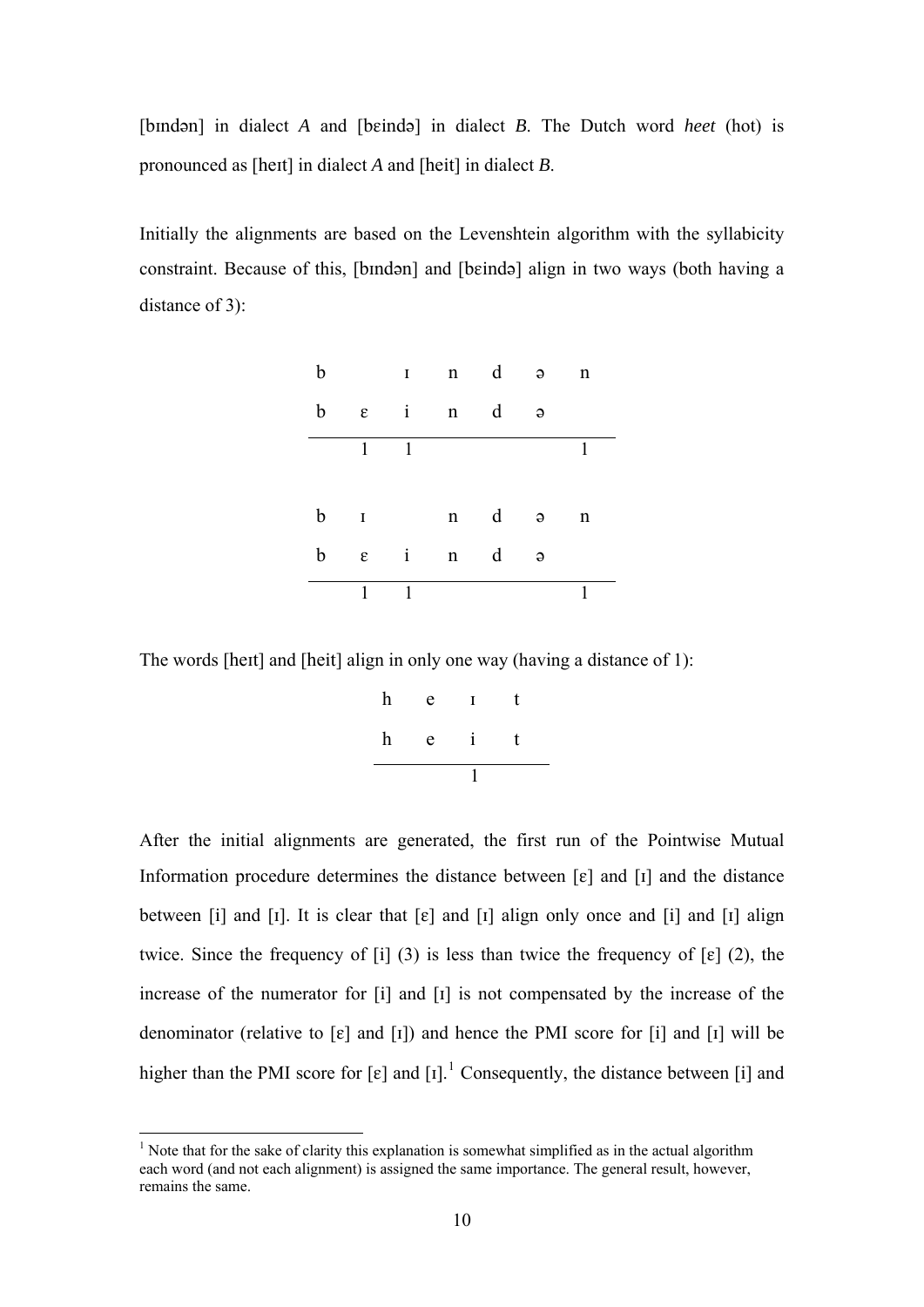[I] will be decreased, and in particular made lower than the distance between  $\lceil \varepsilon \rceil$  and [] so that in the second run of the PMI procedure the second alignment for *binden* will not be generated anymore (since the Levenshtein algorithm only vields the alignment with the minimum distance). After the second run, the PMI scores will not change anymore and the calculated segment distances are used to determine the segment pair which should be merged. In our example segments [i] and [I] will be merged, as there is no other segment pair involving non-identical segments present (the gap is never merged with a sound).

Note that a slight change to this procedure is necessary when it is used to compensate for transcriber differences (e.g., as present in the Dutch dialect dataset). In that case not necessarily the two most similar segments are merged, but a segment used only by one group of transcribers (but not the other) is merged with the most similar sound used by both groups of transcribers. This process is repeated until all segments are used by both groups of transcribers.

# *3.3. Obtaining the final linguistic distances*

After reducing the segment set, we determine the linguistic distances by applying the Levenshtein distance (with syllabicity constraint) to the adapted transcriptions as described earlier. Because different data sets do not necessarily use words with similar lengths, we normalize the Levenshtein distance between two strings by dividing it by the alignment length of the longest transcription (i.e. in the example alignment above, the distance would be 3/7 as there are 7 positions in the alignment).

## **4. Results**

Figure 2 shows the relation between the geographical distance and the logarithm of the linguistic distance (hence the straight lines) (i) based on the original number of segments in every data set, (ii) based on the simple transformation (reduction to two segments) and (iii) based on the advanced transformation (reduction to 42 segments). All slopes were significant  $(p < 0.001)$  and the association strength ranged between  $r = 0.13$  (Norway, 2 segments) to 0.67 (The Netherlands, 42 segments). We can clearly see in Figure 2 that reducing the number of segments decreases both the intercept and the slope.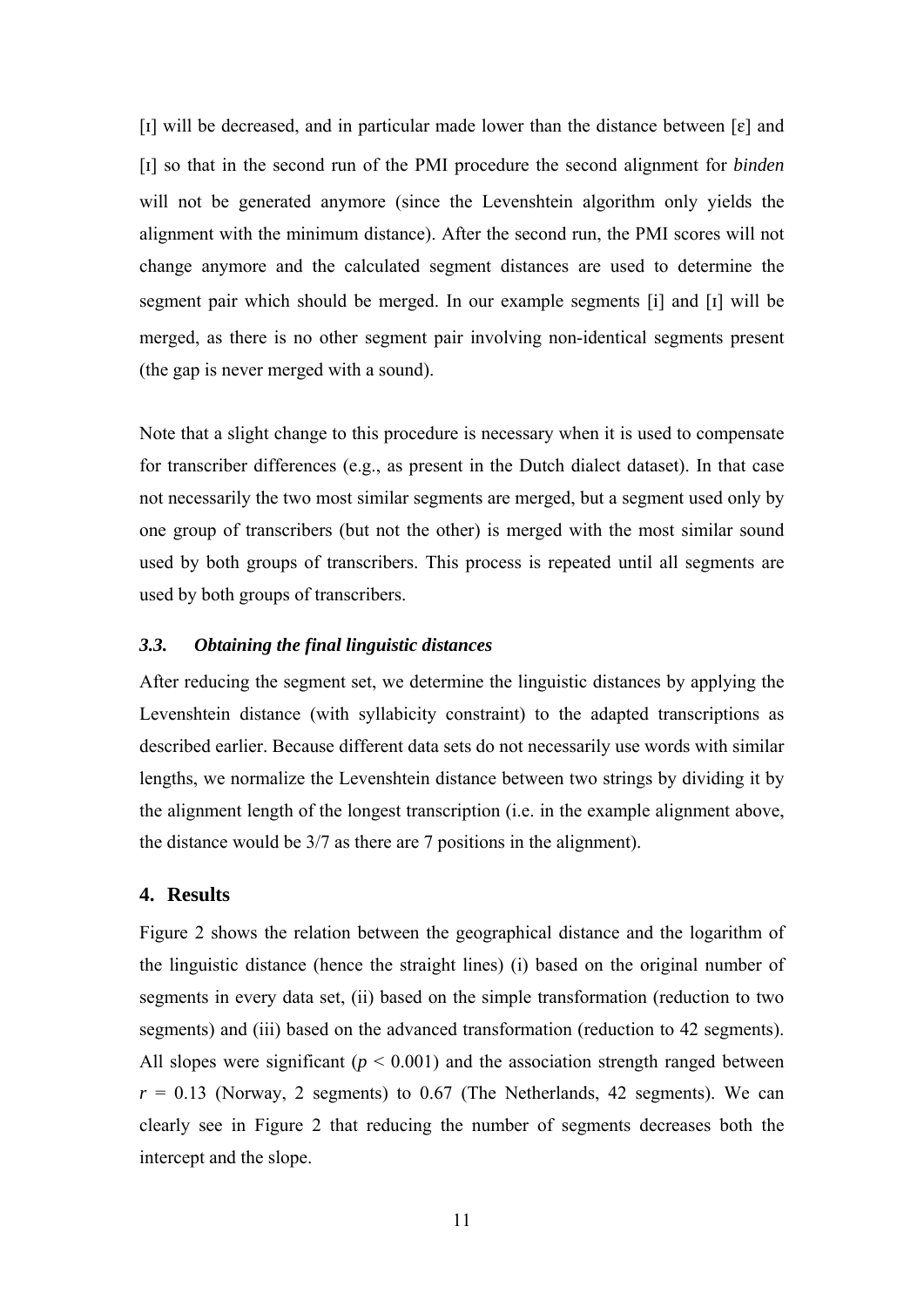

Figure 2. Influence of the segment reduction on the sublinear relationship between geographical distance "as the crow flies" and linguistic distance. Only the curve is shown, the individual data points are omitted for clarity. Note the logarithmic scale of the *y*-axis in all graphs.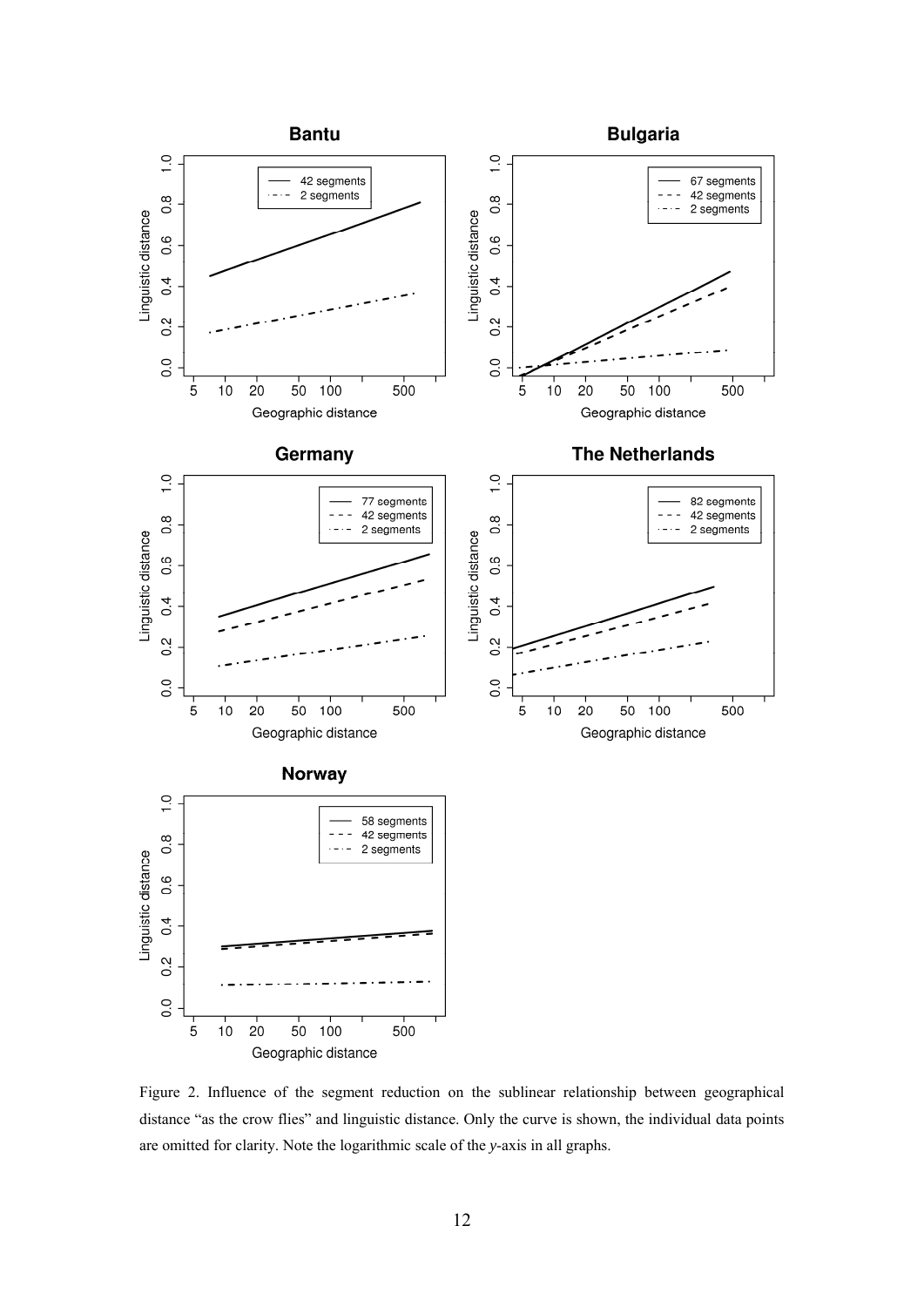To see the effect of the reduction on the original distances, the correlation coefficients between the distances measured using the original segment inventory and the distances measured using the reduced segment inventories are shown below. All correlations are significant ( $p < 0.001$ ).

|                               | Correlation coefficient $r$ with reduced data sets |            |  |
|-------------------------------|----------------------------------------------------|------------|--|
|                               | 42 segments                                        | 2 segments |  |
| Bantu (42 segments)           |                                                    | 0.85       |  |
| Bulgaria (67 segments)        | 0.98                                               | 0.74       |  |
| Germany (77 segments)         | 0.96                                               | 0.80       |  |
| Norway (58 segments)          | 0.995                                              | 0.77       |  |
| The Netherlands (82 segments) | 0.97                                               | 0.77       |  |

It is clear from the high correlations between the original distances and the distances based on 42 segments that most distinctions in the original data set are retained in the transformed data set. It is also clear that the reduction is effectively a linear transformation.

However, when looking at the reduction to two segments, much more variation is lost. To illustrate this effect more precisely, Figure 3 shows a visualization of the similarity between Dutch dialects. Darker lines connect locations which are linguistically more similar. We clearly see the high similarity between the maps based on the original segment set (top-left) and the segment set consisting of 42 segments (middle). However, the map in the bottom-right (based on two segments) is less similar since it shows darker lines (larger distances) as well as increased contrasts (e.g., the diagonal dark line from the northwest to the southeast which divides the map effectively in a light top half and a dark bottom half is not so clear in the original map). We therefore judge the advanced transformation as the better option.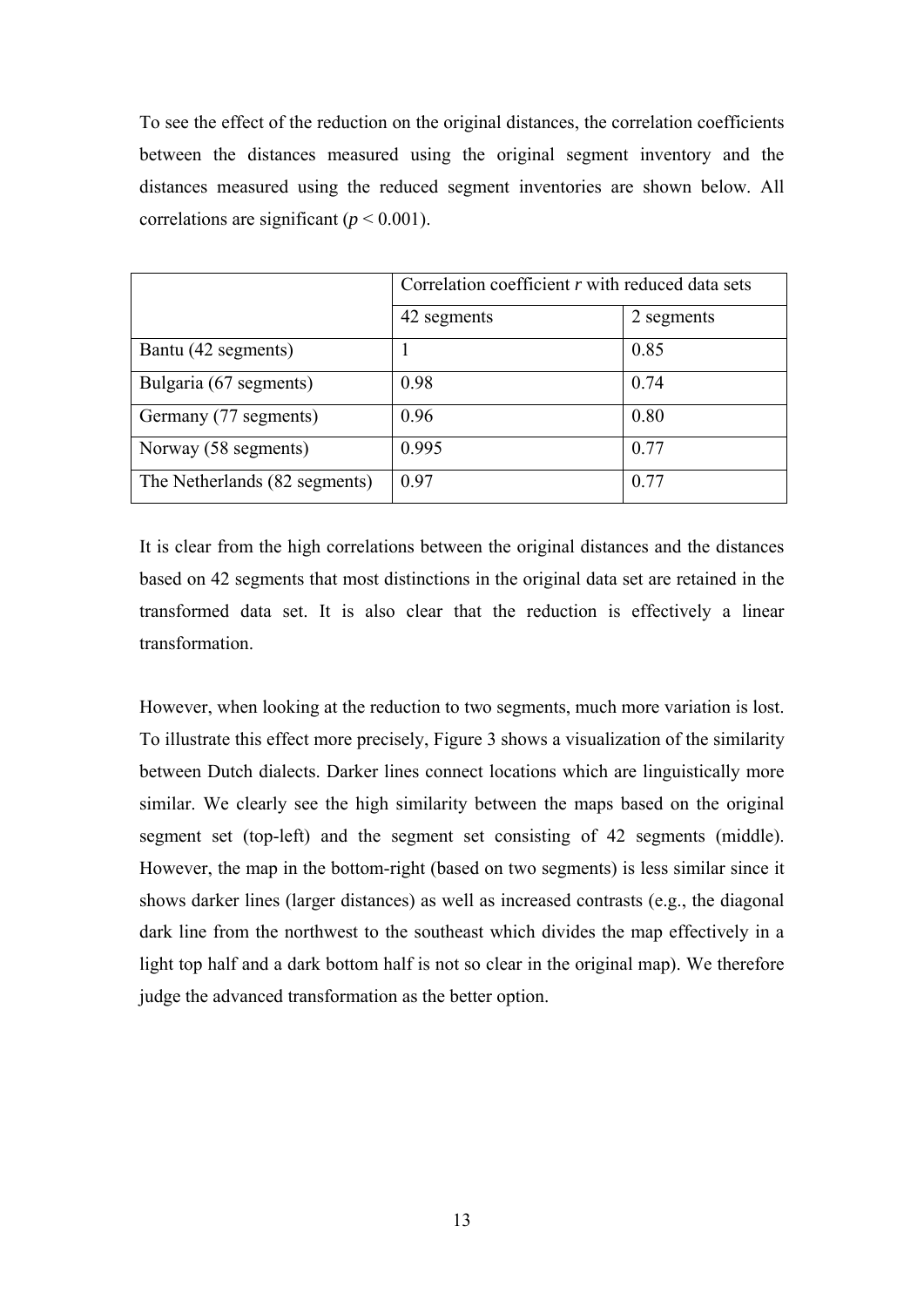

Figure 3. Similarity between Dutch dialects. Darker lines connect dialects which are more similar. The top-left map shows the distances based on the original segment set (82 segments), the middle map shows the distances based on the segment set consisting of 42 segments and the bottom-right map shows the distances based on two segments.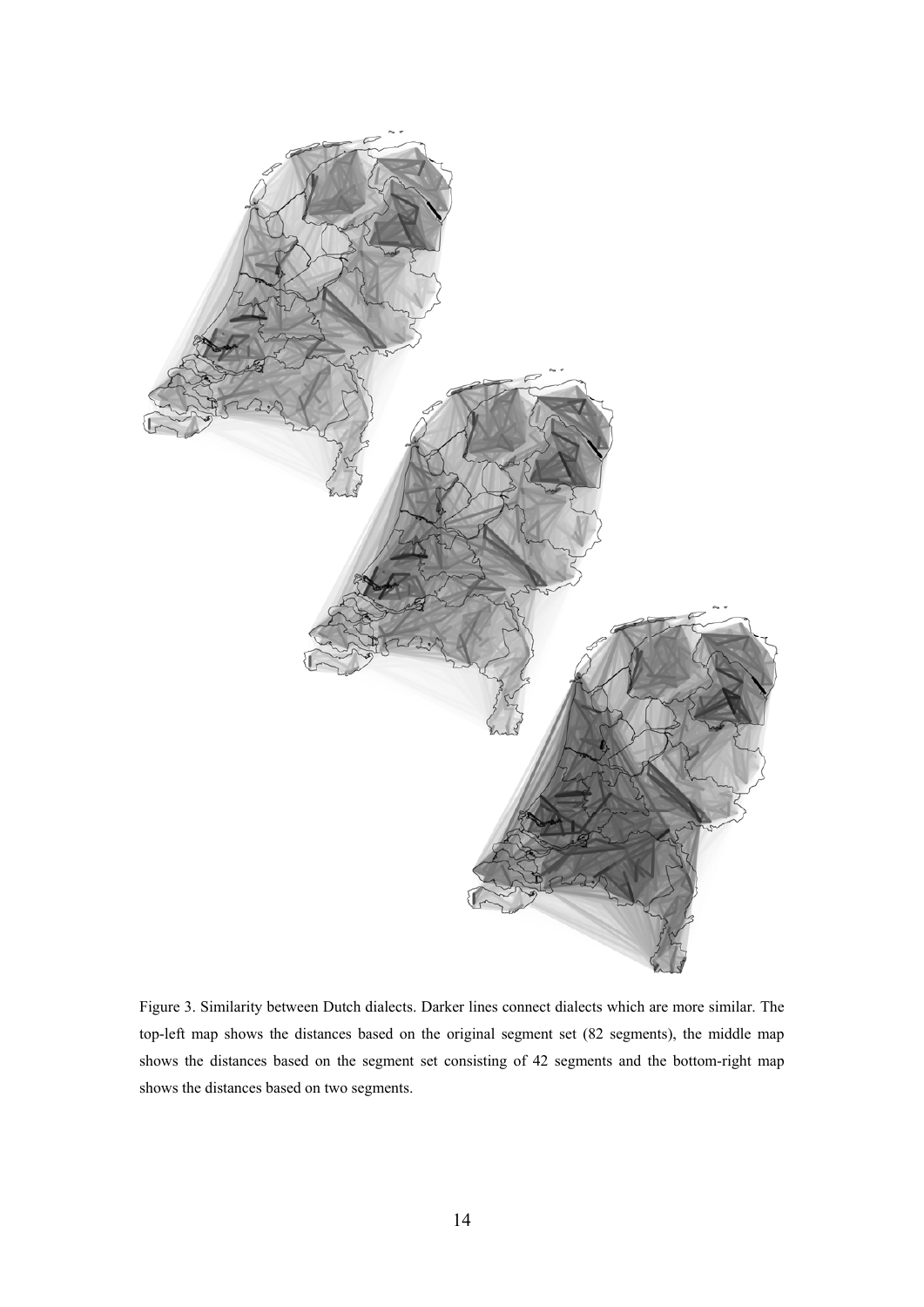## *4.1. Segment mergers*

We manually verified that the advanced transformation mostly merges sound segments which are linguistically similar. To illustrate that the automatic segment reduction method indeed performs very well, the table below shows the segments which are merged for the German data set (the 32 segments which were not merged are omitted from the table). We can clearly see that the ten segment groups (containing 45 segments) generally consist of similar sounds. For example, the fourth group shows the (sensible) merger of several fricatives in the alveolar and alveopalatal region.



#### *4.2. Reducing transcriber differences in the Dutch dataset*

 $\overline{a}$ 

Applying the reduction method to the *Goeman-Taeldeman-Van Reenen-Project* data gives us the opportunity to analyze the Dutch dialect distances in the complete area, instead of separately for the Netherlands and Flanders (Wieling et al., 2007). Figure 4 visualizes the dialect areas based on the reduced segment set of 56 segments using multidimensional scaling (MDS; See Heeringa, 2004:156). While the new dialect distances<sup>[2](#page-14-0)</sup> correlated highly ( $r = .99$ ,  $p < 0.0001$ ) with the original dialect distances, we are now more confident that the observed differences between the Dutch and

<span id="page-14-0"></span> $2^2$  Note that, in contrast to the procedure described in Section 3.3, distances between pronunciations were not normalized and based on the PMI distance between the individual segments as this was found to be one of the best methods to assess dialect distances in a single dataset (Wieling et al., 2009).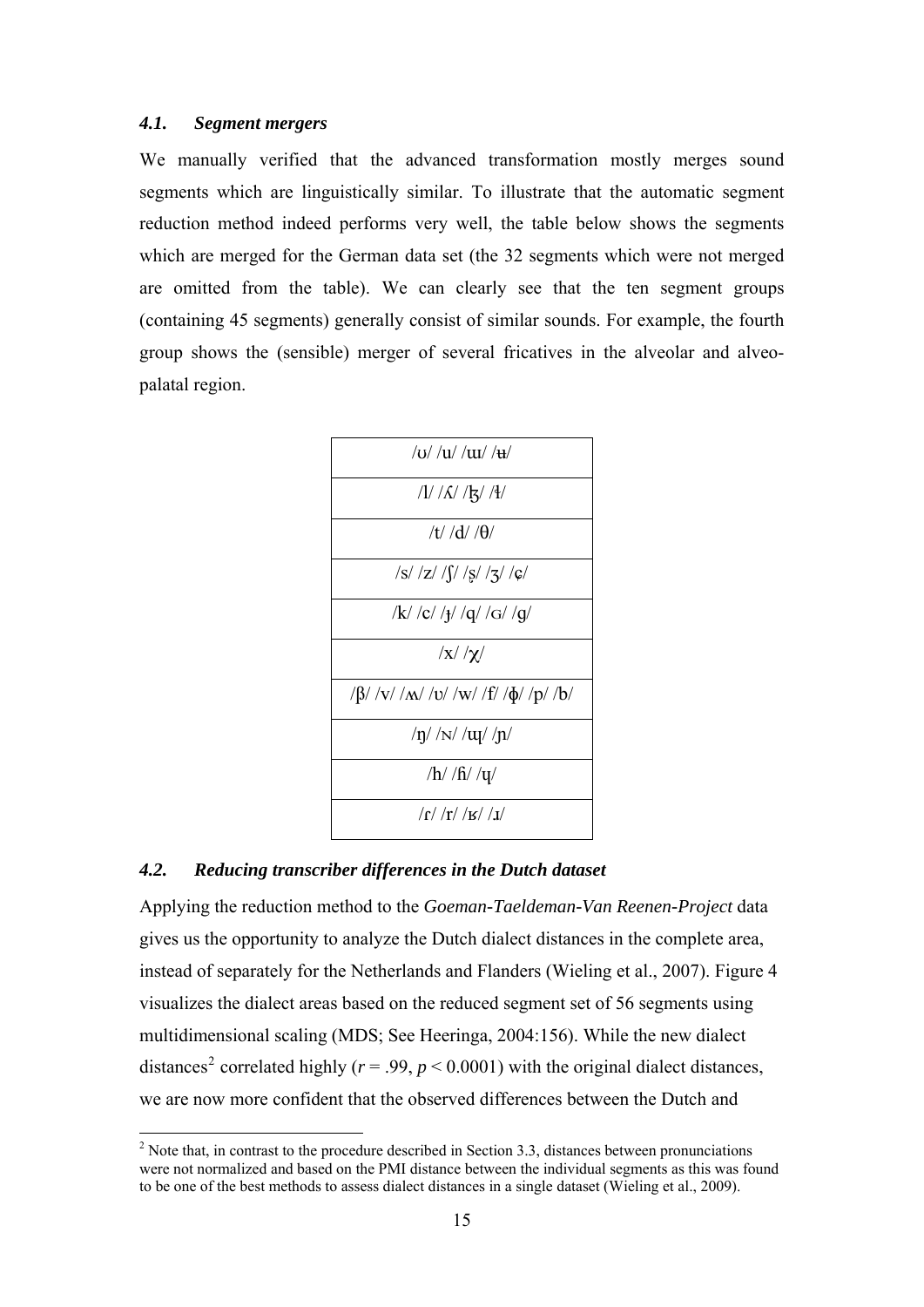Flanders dialects are not caused by transcriber differences due to different-sized segment sets. Apart from the observed similarities and differences already described by Wieling et al. (2007) in the individual countries, we see some differences between neighboring dialects in different countries. In the Limburg area (located in the southeast) dialects seem relatively similar, irrespective of the country in which they are located. More surprisingly, however, the western part of Flanders (with the greenish tint) appears to have some similarities with the northeastern part of the Netherlands (Low Saxon).



Figure 4. MDS plot of Dutch dialect distances based on 56 segments. The legend shows the approximate pronunciations of the words *moeten* ('must') and *twee* ('two') in the areas corresponding to the colors. Note the similarity between the Low Saxon area (northeast of the Netherlands) and the area in the western part of Flanders.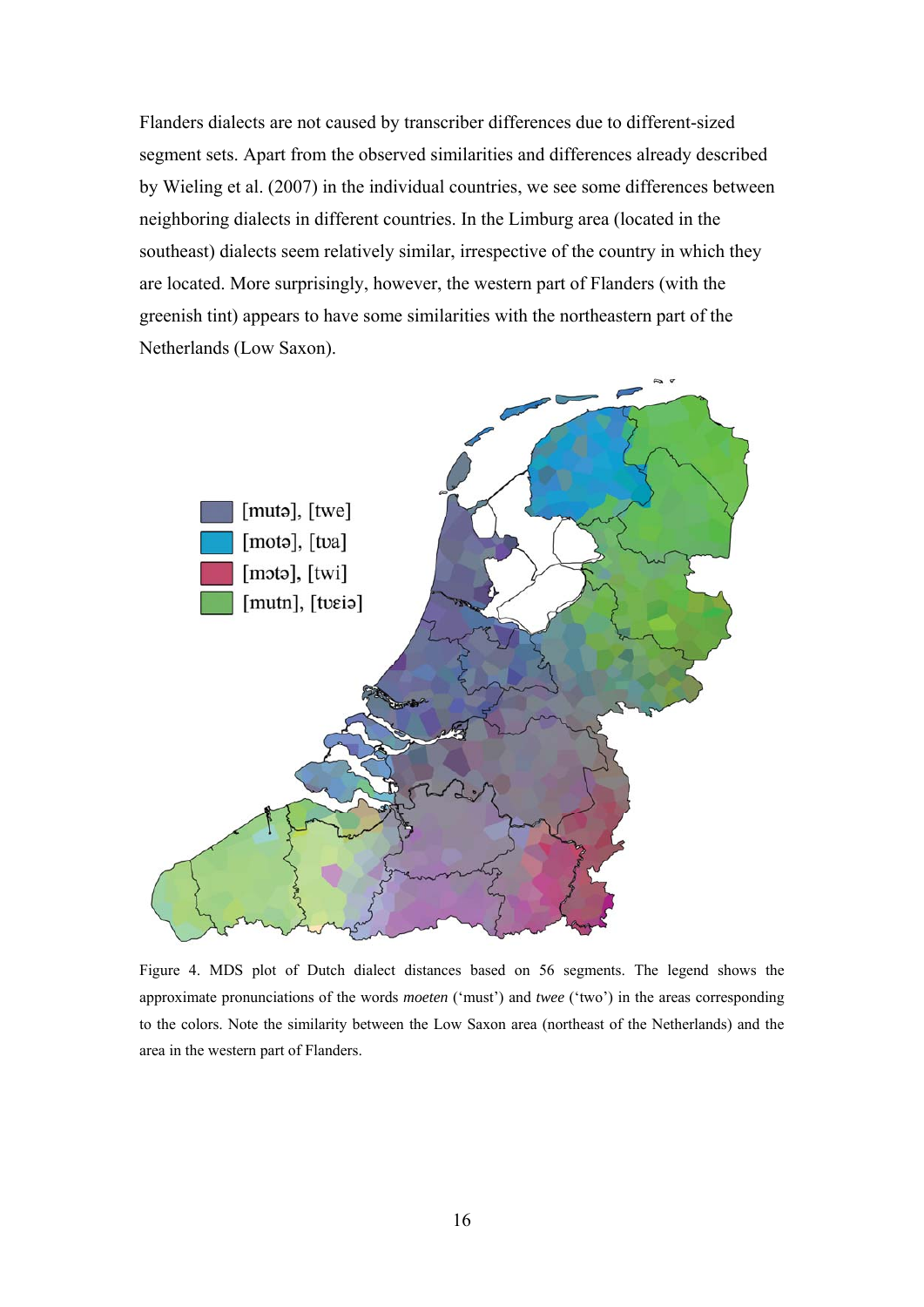## **5. Conclusions and Discussion**

In the previous sections we showed that the number of segments used for recording pronunciation data certainly has an effect on the pronunciation distances measured. With respect to the distribution of linguistic distance as a function of geographical distance, we see effects on both the intercept and the slope of the sublinear curve. It is therefore clear that when attempting to interpret the individual slopes, it is a *sine qua non* that the segment sets are reduced to a comparable size. We examined two segment-set transformations, one simple transformation which reduced all phonetic distinctions to just vowel versus consonant, and one more elaborate transformation which reduced segment inventories iteratively, by repeatedly selecting those two segments with the highest similarity as measured by the information-theoretical pointwise mutual information score.

The simple transformation resulted in segment sets of the same size (i.e. 2 segments) in which obviously a lot of variation got lost. The advanced transformation retained more of the variation of the original data set by removing fewer segmental distinctions. We concluded therefore that the advanced transformation is more suitable for the task of obtaining commensurable measurements of pronunciation difference on data sets which have been transcribed using segment inventories of different sizes.

Two anonymous reviewers suggested a simpler transformation, normalizing so that  $x_{norm} = (x-min) / (max-min)$ , for raw score *x*. In that transformation the sound segment set is not reduced, but every aggregate dialect distance in a data set is scaled between 0 and 1. While this is a sensible approach in some cases when one wishes to scale the linguistic distances, it is unsuitable for our purposes. As noted in the introduction, one area in which we wished to apply the correction was where we suspected "fieldworker isoglosses", but the application assumes a minimum and a maximum distance. In applying the correction one might use the minima and maxima of comparisons in the entire set of pairwise comparisons, or one might choose to restrict one's attention to the comparisons between the sites collected by the suspect field worker on the one hand and the sites collected by the non-suspect one the other. In many cases there will not be enough material to be certain that the minimum and maximum are being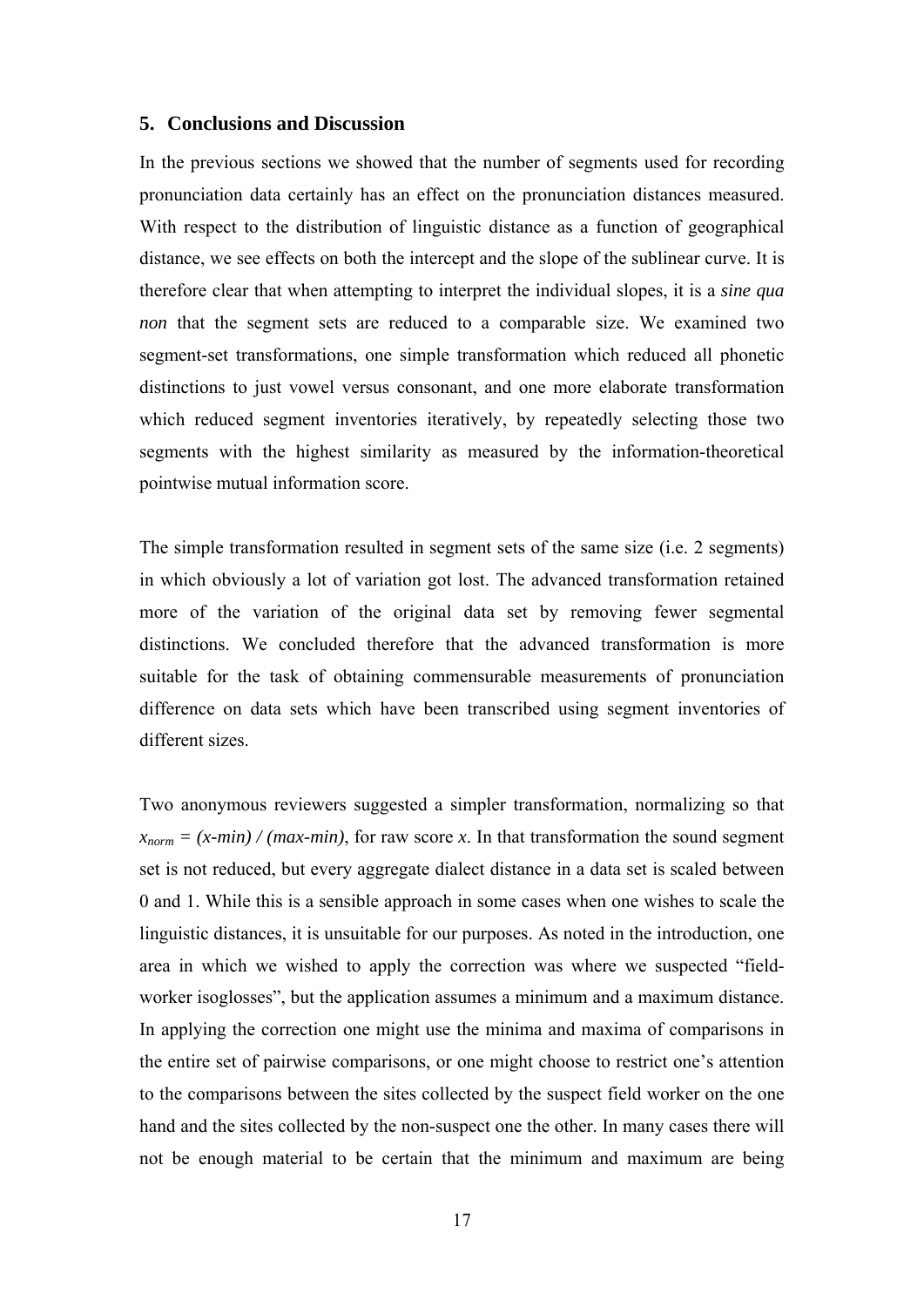chosen representatively. For example, in the set we examined, consisting of the Netherlands and Flanders, the set of initially incommensurable pairs of sites are also the sites at the greatest distance from one another – for which one would also expect the greatest linguistic distances. The simple min-max scaling could never cope with this sort of situation. So we are skeptical about applying this technique.

When we turn to scaling for the purpose of investigating a general model, the same problems arise, in addition to some others. One additional problem is that all languages areas would scale from zero to one, while we suspect that the left end of the geography may show interesting differences which we would interpret as different levels of subdialectal variation. A second problem becomes obvious when we consider specific cases, and in particular the slopes of the logarithmic curve which is to be explored further. In Figure 2, the relationship between linguistic and geographical distances for Norway is quite flat. Scaling the linguistic distances between 0 and 1 would increase the slope enormously (since the geographical distances remain the same). In fact we suspect that we would normally obtain a slope 1/max.-geo.-dist., since linguistic distance normally rises monotonically with respect to geographic distance. This would not be a rewarding *explicandum*!

It is clear that there may be further sources of bias in comparing pronunciation transcriptions of different languages. We have introduced a means of controlling for different sizes of segment inventories in this paper, but the segment inventories may also have radically different constitutions, as well. For example, while Germanic languages have complex vowel phoneme systems with twenty or so vowels and diphthongs (Roach, 2000), Slavic languages may have as few as five vowels (i.e. /i/, /e/, /a/, /o/ and /u/). Slavic languages, however, have more complicated sets of consonants, distinguishing two variants of most consonants, one with and one without palatalization (Hamilton, 1980:18). We conjecture that using segment inventories of the same size but of different composition (in the sense just illustrated) need not skew measurements to the same extent as using segment inventories of different sizes does, but we concede that this point deserves attention as we proceed to compare dialect distances from different language areas. It may be worth noting that, if the composition of the segment inventories does indeed bias measurements, then the program which seeks to compare measurements across different languages will be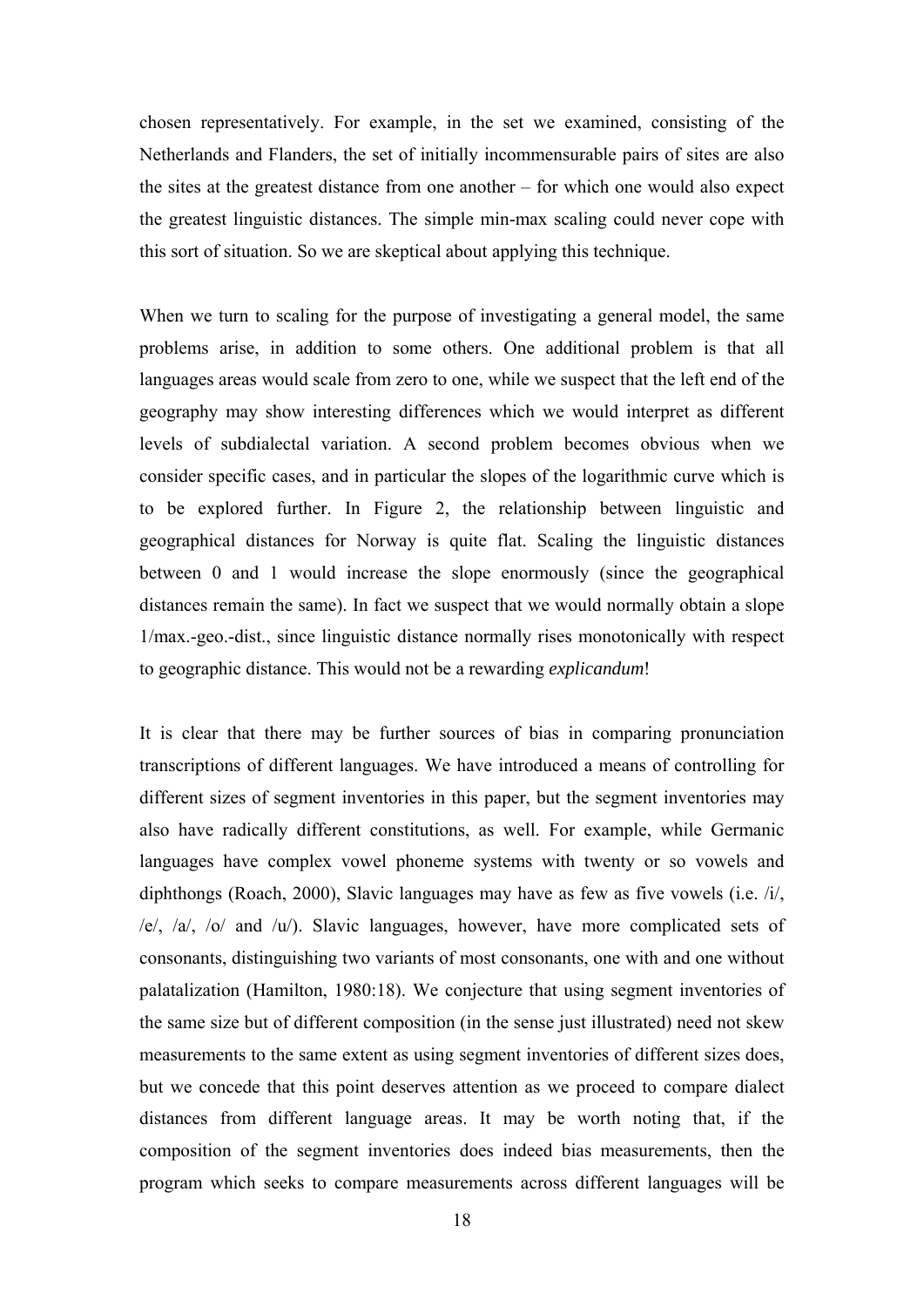faced with a very difficult problem, as most data collections represent phonemic distinction reliably, and phonemic inventory size is known to vary a good deal (Hay and Bauer, 2007).

Once we are confident that we are in possession of a measure of pronunciation distance that yields commensurable scores across different languages, we are in a position to remove some "field-worker isoglosses", as we demonstrate above. We are also in a position to address questions about the different factors influencing the distribution of varietal differences with respect to geography in different languages. These may concern population density, population mobility, the degree of social stratification, the length of time since language standardization, the length of time since the population has become demographically (or politically) stable, or perhaps other factors. In this paper we have attempted to lay the groundwork for investigation of such factors that can move beyond speculation, by providing a technique for obtaining commensurable measurements across data sets from different languages.

We have not examined the measurement of geographical distances in this paper, but it is also clear that this topic deserves careful consideration as we do not imagine that distance directly influences the tendency of language varieties to differ, but rather, indirectly, in reducing the likelihood of social contact. We have measured geographical distance very simply to-date, using the "as-the crow-flies" great circle distance on the earth's surface, with no attention to specific aspects of geography. It is clear that the great circle distance is not optimal as it disregards natural barriers limiting individuals in their mobility (Handley et al., 2007). A possible improvement in this area would be to use travel distances or travel duration (automatically) calculated using a travel planner (but this may have limited effectiveness; see Gooskens, 2005), or alternatively use friction matrices indicating how difficult it is to travel from one location to the next (Handley et al., 2007).

#### **Acknowledgements**

We thank the anonymous reviewers for their helpful and generous comments and suggestions on the previous draft of this paper. Peter Kleiweg implemented a second version of the PMI-based segment weighting which raised valuable questions.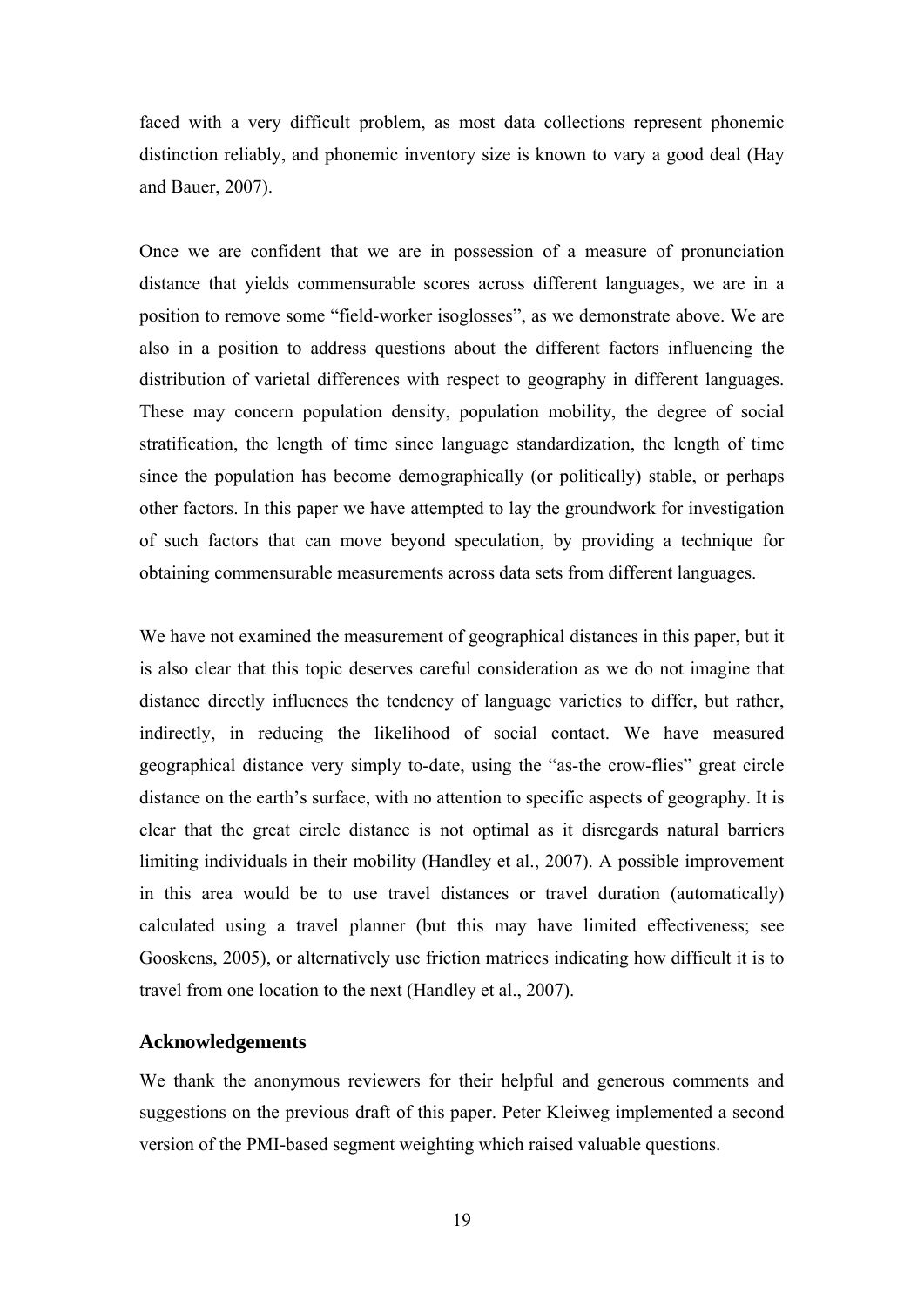## **References**

- ALEWIJNSE, Bart, John NERBONNE & Lolke VAN DER VEEN (2007) "A Computational Analysis of Gabon Varieties", in: Petya Osenova et al. (eds.) *Proceedings of the RANLP Workshop on Computational Phonology Workshop at Recent Advances in Natural Language Processing*, Borovetz, 3-12.
- CHURCH, Kenneth & Patrick HANKS (1990) "Word association norms, mutual information, and lexicography", *Computational Linguistics*, 16(1), 22–29.
- GOOSKENS, Charlotte (2005) "Traveling time as a predictor of linguistic distance", *Dialectologia et Geolinguistica*, 13, 38-62.
- GOEMAN, Anton & Johan TAELDEMAN (1996) "Fonologie en morfologie van de Nederlandse dialecten. Een nieuwe materiaalverzameling en twee nieuwe atlasprojecten." *Taal en Tongval* 48, 38-59.
- HAMILTON, William (1980) *Introduction to Russian Phonology and Word Structure,* Columbus: Slavica.
- HANDLEY, Lori, Andrea MANICA, Jérôme GOUDET & François BALLOUX (2007) "Going the distance: human population genetics in a clinal world", *TRENDS in Genetics*, 23(9), 432-439.
- HAY, Jennifer & Laurie BAUER (2007) "Phoneme inventory size and population size". *Language,* 83(2), 388-400.
- HEERINGA, Wilbert (2004) *Measuring Dialect Pronunciation Distances using Levenshtein Distance*, PhD thesis, Rijksuniversiteit Groningen.
- HOUTZAGERS, Peter, John NERBONNE and Jelena PROKIĆ (2010) "Quantitative and Traditional Classifications of Bulgarian Dialects Compared", *Scando-Slavica*, 56(2), 29-54.
- LEVENSHTEIN, Vladimir (1965) "Binary codes capable of correcting deletions, insertions and reversals", *Doklady Akademii Nauk SSSR*, 163, 845-848.
- MANNI, Franz, Wilbert HEERINGA, Bruno TOUPANCE & John NERBONNE (2008) "Do Surname Differences Mirror Dialect Variation?", *Human Biology*, 80(1), 41- 64.
- NERBONNE, John (2010) "Measuring the Diffusion of Linguistic Change", *Philosophical Transactions of the Royal Society B: Biological Sciences*, special issue from the "Cultural and Linguistic Diversity" conference, AHRC Centre for Evolution of Cultural Diversity, London, Dec. 9-13, 2008.